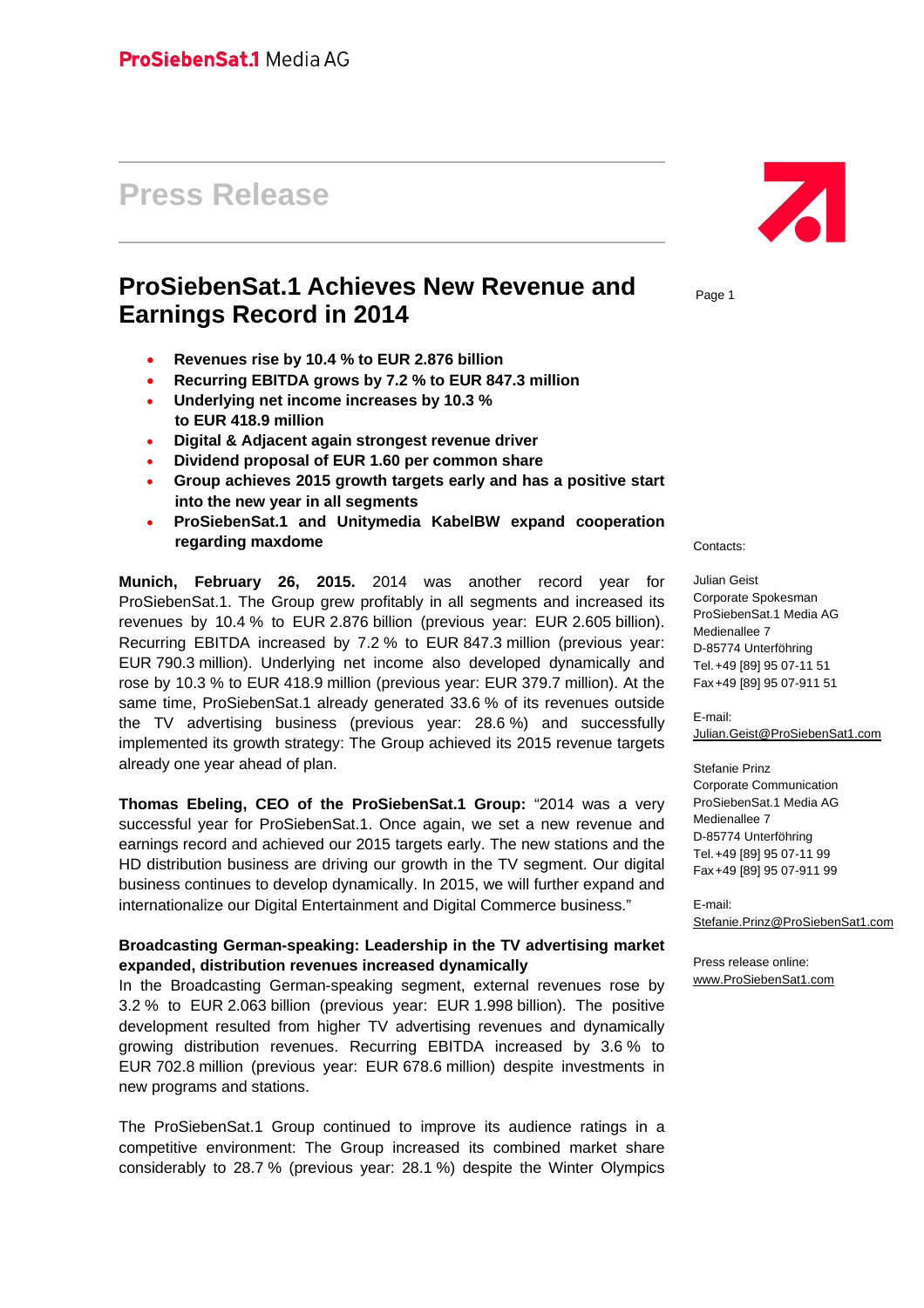

and the soccer World Cup. The growth in the audience market was especially  $P_{\text{a}ae 2 of 6}$ driven by the young stations sixx, SAT.1 Gold and ProSieben MAXX. ProSiebenSat.1 extended its leading position also in the German TV advertising market: The gross market share increased to 44.0 % (previous year: 43.6 %). Furthermore, significant growth impetus came from the new customer business: In total, the station family gained over 100 new customers in 2014, that had never before booked TV advertising.

Also in the distribution business, the Group continued its growth course. Revenues from the distribution of the free TV stations in HD quality again developed very positively. The number of ProSiebenSat.1 HD users increased by 25 % to 5.3 million. ProSiebenSat.1 expects this figure to rise to up to nine million by 2018. At the same time, the Group is strengthening its video-ondemand distribution: ProSiebenSat.1 today announced a new cooperation with Unitymedia KabelBW regarding maxdome. maxdome becomes an integral part of the new TV and 3Play rates (TV, Internet, telephony services). Thus, Unitymedia KabelBW customers will be able to subscribe to maxdome directly (see own press release).

#### **Digital & Adjacent: Double digit revenue and earnings growth**

In the Digital & Adjacent segment, ProSiebenSat.1 again posted significant growth in the 2014 financial year: External revenues rose by 26.3 % to EUR 610.7 million (previous year: EUR 483.7 million). At the same time, recurring EBITDA rose considerably despite additional investments with a 22.7 % increase to EUR 129.3 million (previous year: EUR 105.4 million). The segment's revenue performance was nearly equally driven by organic and inorganic growth.

The digital commerce business again delivered the largest contribution to revenues. This was among others due to the first-time consolidation of the tourism company COMVEL GmbH with the travel sites weg.de and ferien.de. At present, the ProSiebenSat.1 Group's ventures portfolio contains 59 investments and partnerships. In 2015, the Group will expand this business both with media-for-equity and media-for-revenue-share investments and with traditional acquisitions. In addition, the Group will push the internationalization of the ventures portfolio. In 2014, the Group began building up a portfolio of international minority participations, including Jawbone (USA), Talenthouse (USA), Deezer (France) and Dynamic Yield (Israel).

In the Digital Entertainment business, the Company also developed dynamically: The video-on-demand portal maxdome and the online advertising business made a large organic contribution to revenues. The Group improved its position as leading online video marketing company in Germany to 48.6 % (previous year: 47.5 %). Over the course of the year, ProSiebenSat.1 increased the number of online video views to 4.2 billion (previous year: 1.8 billion), which was mainly attributable to the strong growth in user numbers at Studio71, the ProSiebenSat.1 Group's multi-channel network. Studio71 was founded in September 2013 and is already one of Europe's leading multichannel networks.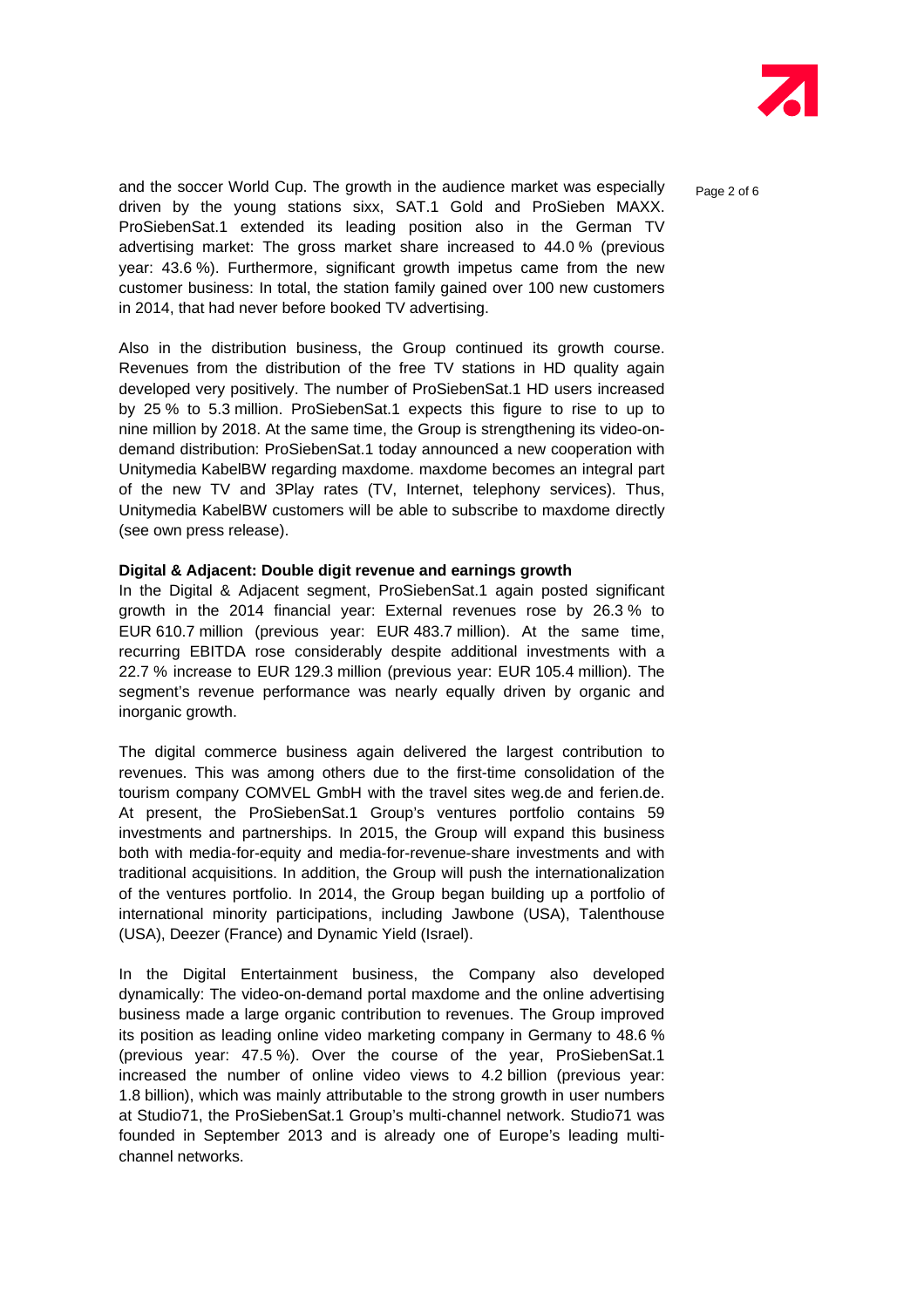

#### **Content Production & Global Sales: Red Arrow increases revenues and <br>Page 3 of 6 earnings considerably**

In the Content Production & Global Sales segment, external revenues increased by 63.4 % to EUR 202.2 million (previous year: EUR 123.8 million). Recurring EBITDA rose by EUR 8.5 million to EUR 19.1 million (previous year: EUR 10.6 million).

Thereby, Red Arrow benefited from the organic growth of its subsidiaries in the USA and Great Britain. The Group generated more than 70 % of revenues in English-speaking markets in 2014 (USA: 55 %, GB: 18 %). In addition, the consolidation of the US production firm Half Yard Productions since March 2014 also had a positive revenue impact. The most important programs in 2014 were also US formats: Red Arrow produced the ten-episode crime series "Bosch" for Amazon. Furthermore, the Group achieved well above-average market shares with its show "Married at First Sight" on the US channel FYI.

#### **ProSiebenSat.1 invests in the sustainable growth of all segments**

The Group is investing in sustainable growth in all segments and strengthening its market position with strategic acquisitions. The objective is to diversify revenue models and expand into rapidly growing markets. In the Digital & Adjacent segment, costs increased primarily due to growth; in the core business of TV, higher costs in connection with the expansion of the station portfolio had an impact. In 2014, total costs therefore rose by 12.6 % to EUR 2.209 billion (previous year: EUR 1.962 billion). Operating costs adjusted for depreciation, amortization and non-recurring expenses amounted to EUR 2.047 billion. This corresponds to a rise of 11.5 % or EUR 211.1 million compared to the previous year.

#### **Financial result improved, leverage factor in target range**

The financial result improved in the 2014 financial year and amounted to minus EUR 134.4 million (previous year: EUR -142.0 million). ProSiebenSat.1 placed its financing on a broader basis by issuing notes and securing a new syndicated facilities agreement in April 2014, thus extending and diversifying its maturity profile. As a result, net interest expenses fell by EUR 33.5 million to EUR 101.5 million in the 2014 financial year. The leverage factor, i.e. the ratio of net financial debt to recurring EBITDA of the last twelve months (LTM recurring EBITDA), amounted to 1.8 as of December 31, 2014, and thus remained at the lower end of the defined target range of 1.5 to 2.5 times (December 31, 2013: 1.8).

#### **ProSiebenSat.1 to propose an attractive dividend to shareholders**

The Group strives to give its shareholders an appropriate share in the Company's success. The Executive Board will therefore propose a dividend of EUR 1.60 (previous year: EUR 1.47) per common share for 2014 to the Supervisory Board. This equates to a payout ratio of  $81.6\%$  – in relation to underlying net income from continuing operations – and is therefore in line with the ProSiebenSat.1 dividend policy.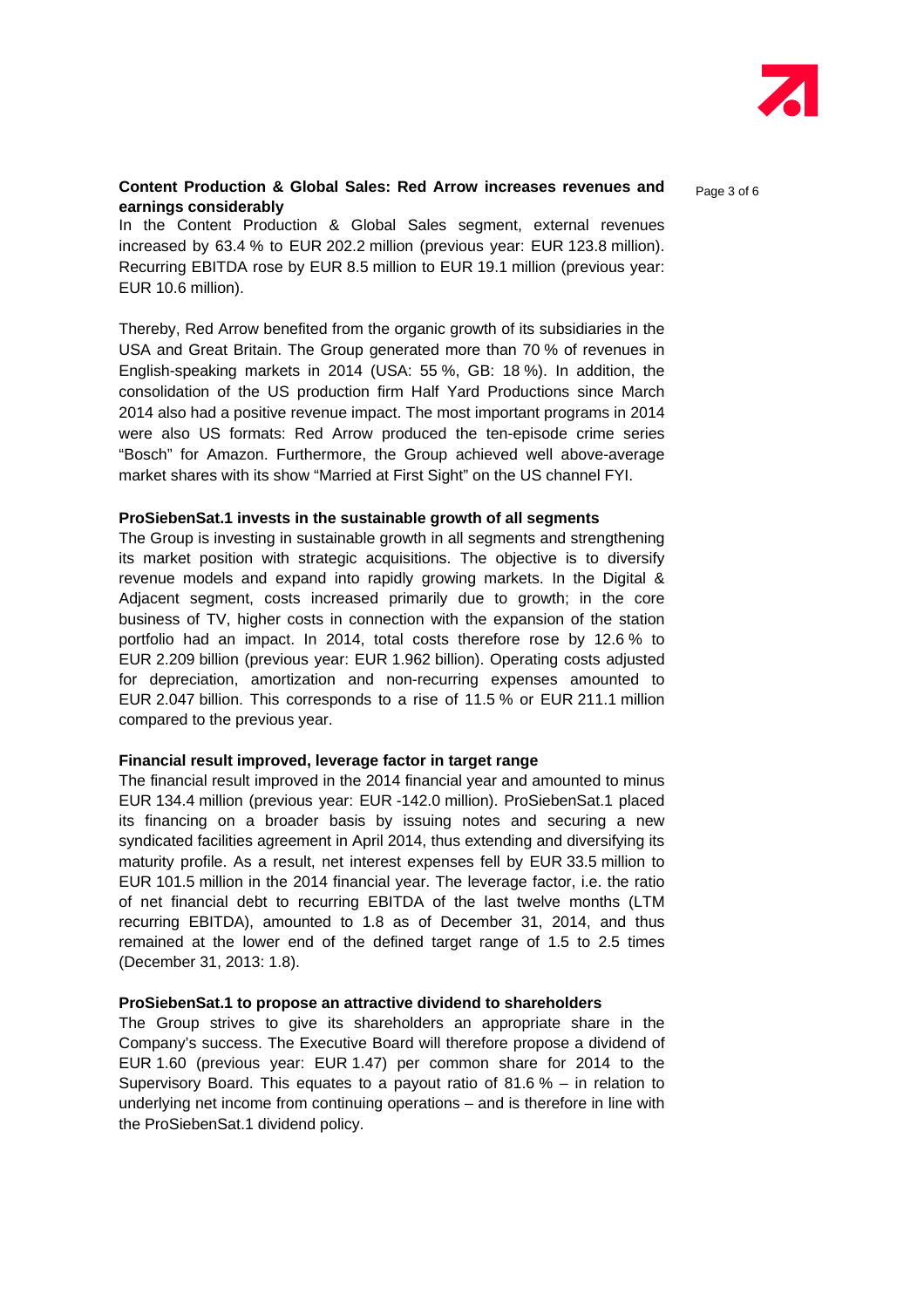

### **Outlook 2015: Further revenue and earnings growth planned** Page 4 of 6

The ProSiebenSat.1 Group had a successful start into the first quarter of 2015 in all segments and continues to benefit from a positive economic environment. At the same time, the Group aims to continue the dynamic development in the growth areas. Against this backdrop, the ProSiebenSat.1 Group plans to increase revenues by mid- to high-single-digit percentage. Recurring EBITDA and underlying net income are similarly expected to exceed the previous year's level again.

The ProSiebenSat.1 Group achieved its 2015 growth targets early: Originally, an increase in revenues of EUR 800 million compared to the 2010 financial year was planned at the year-end 2015. The Group already achieved this target at the end of 2014. The Company is also ahead of plan in implementing its growth targets for 2018. By the end of 2018, the Group wants to increase its revenues by EUR 1 billion compared to 2012. At the end of 2014, ProSiebenSat.1 had already achieved 52 % of this target, whilst a degree of one third had been planned until this date.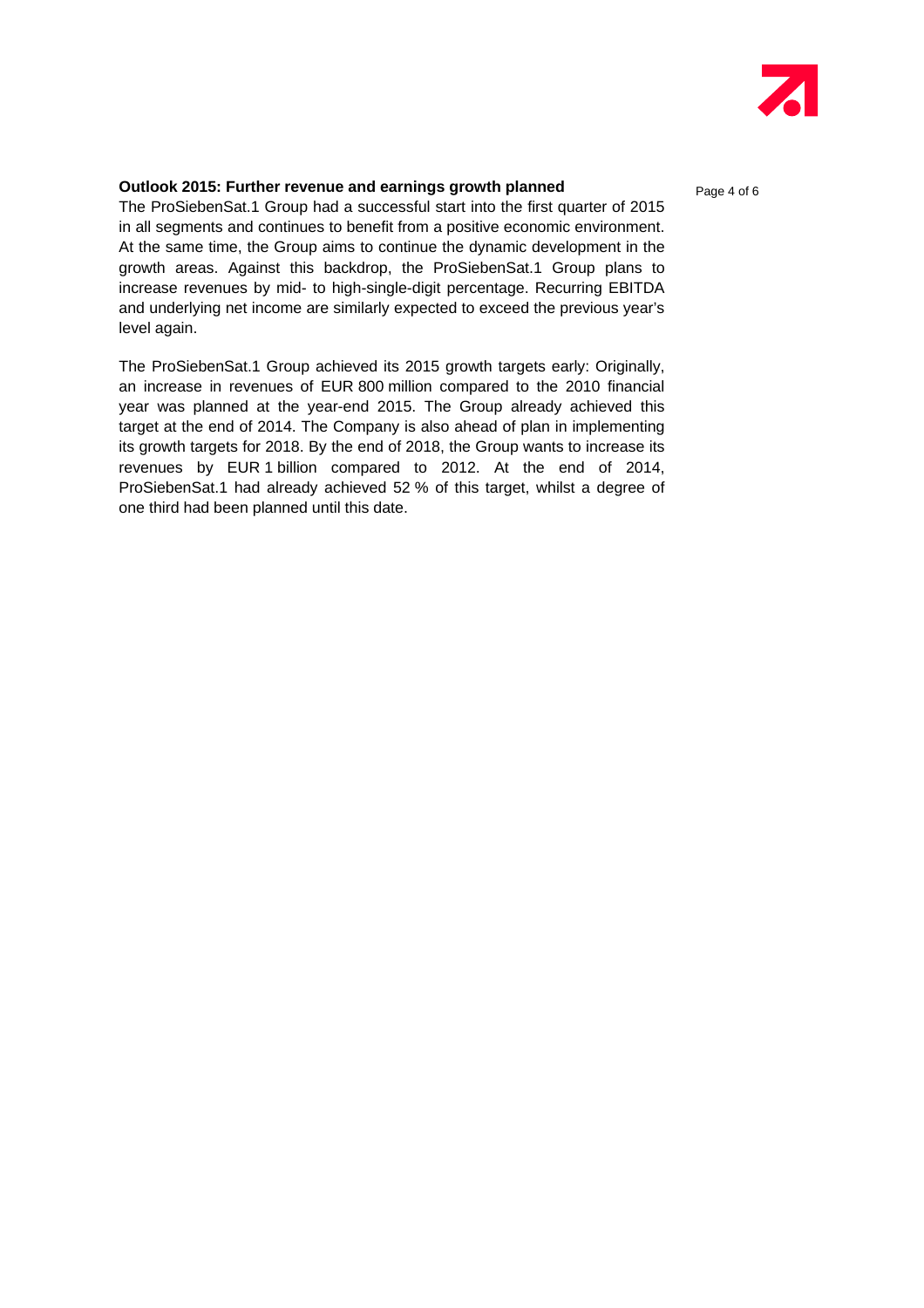

## **ProSiebenSat.1 Group key figures from continuing operations** Page 5 of 6

| EUR m                                                           | Q4 2014 | Q4 2013 | 2014     | 2013     |
|-----------------------------------------------------------------|---------|---------|----------|----------|
|                                                                 |         |         |          |          |
| Revenues                                                        | 965.9   | 840.8   | 2,875.6  | 2,605.3  |
| <b>Total costs</b>                                              | 694.2   | 587.9   | 2.209.0  | 1.961.9  |
| Operating costs <sup>(1)</sup>                                  | 645.6   | 547.3   | 2,046.9  | 1,835.8  |
| Recurring EBITDA <sup>(2)</sup>                                 | 325.1   | 302.1   | 847.3    | 790.3    |
| Recurring EBITDA margin<br>$(\% )$                              | 33.7    | 35.9    | 29.5     | 30.3     |
| <b>EBITDA</b>                                                   | 316.9   | 288.7   | 818.4    | 757.8    |
| Non-recurring items                                             | $-8.2$  | $-13.4$ | $-28.9$  | $-32.6$  |
| <b>EBIT</b>                                                     | 281.8   | 262.1   | 694.5    | 668.9    |
| <b>Financial result</b>                                         | $-29.1$ | $-32.3$ | $-134.4$ | $-142.0$ |
| Consolidated net profit<br>(after non-controlling<br>interests) | 167.8   | 155.0   | 373.5    | 359.5    |
| Underlying net income <sup>(3)</sup>                            | 180.4   | 158.9   | 418.9    | 379.7    |
| Basic earnings per share<br>(underlying)                        | 0.84    | 0.75    | 1.96     | 1.78     |
| Cash flow from operating<br>activities                          | 525.2   | 529.8   | 1,424.8  | 1,348.3  |

| EUR m                     | December 31,<br>2014 | December 31,<br>2013 |  |
|---------------------------|----------------------|----------------------|--|
|                           |                      |                      |  |
| Equity                    | 753.9                | 584.1                |  |
| Equity ratio<br>$(\% )$   | 19.3                 | 16.4                 |  |
| Cash and cash equivalents | 470.6                | 395.7                |  |
| Net financial debt        | 1,502.5              | $1,446.3^{(5)}$      |  |
| Leverage $(4)$            | $1.8^{(6)}$          | $1.8^{(7)}$          |  |